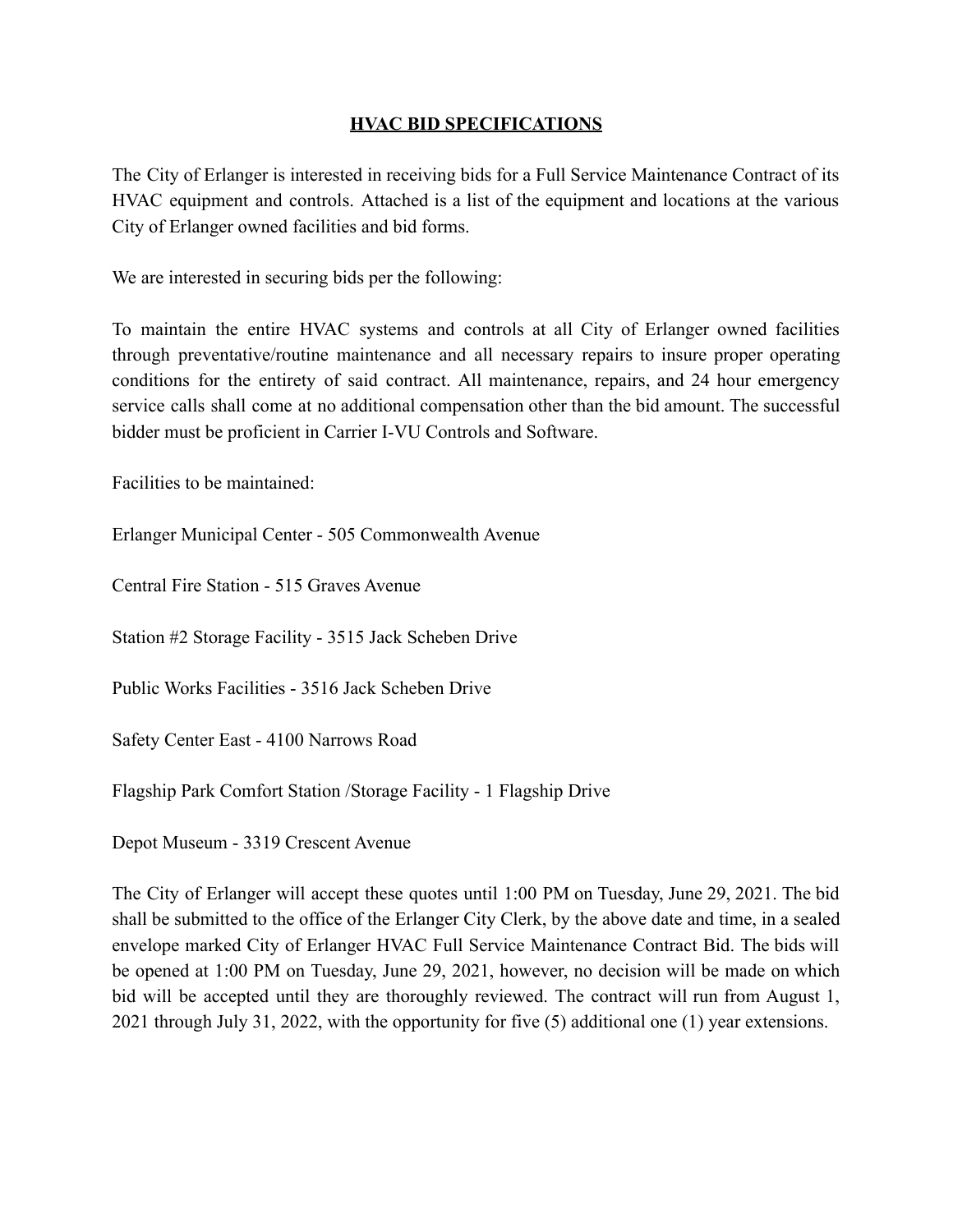All bidders shall view the facilities and equipment prior to submitting bid packet. All bidders must contact Chris Turner with the City of Erlanger Public Works Facilities Services at (859) 727-7951 to schedule a time to do so.

Although the City of Erlanger is interested in a total cost, it is equally interested in being assured that the successful company is qualified to complete the work. Therefore, please submit, on a separate sheet, the following:

- [ ] **Number of Kentucky Journeyman Certified Technicians**
- [ ] **Names of other facilities, contact person, and phone number your company has or is servicing, that are of similar size or larger to the City of Erlanger's facilities and equipment being serviced.**
- [ ] **Kentucky Master License Number**
- [ ] **Proof of Kentucky Boiler License**
- [ ] **Proof that technicians are EPA Certified**
- [ ] **Proof of General Liability Insurance**
- [ ] **Proof of Worker's Compensation Insurance**
- [ ] **What work will be included in the Planned Maintenance Schedule, as well as how often this work will be performed**
- [ ] **Proof that your company is familiar with a VAV Box type of system and Carrier I-VU Controls and software, along with the ability to offer recommended changes to these controls and be able to make these changes**
- [ ] **A bio of your company, such as number of years in business, number of employees and any other pertinent information**
- [ ] **Percentage decrease the City of Erlanger would realize in the event it would choose to pay the bid amount as one (1) payment**
- [ ] **Percentage increase/decrease the City of Erlanger would realize in the event it would choose to extend a contract for a period of one (1) year**
- [ ] **Amount the City of Erlanger would pay in the event it would choose to sign a three (3) year contract**
- [ ] **Contractor must be able to respond within a four (4) hour window of time**
- [ ] **All employees of successful bidder working under this contract must pass a Police Background Check**